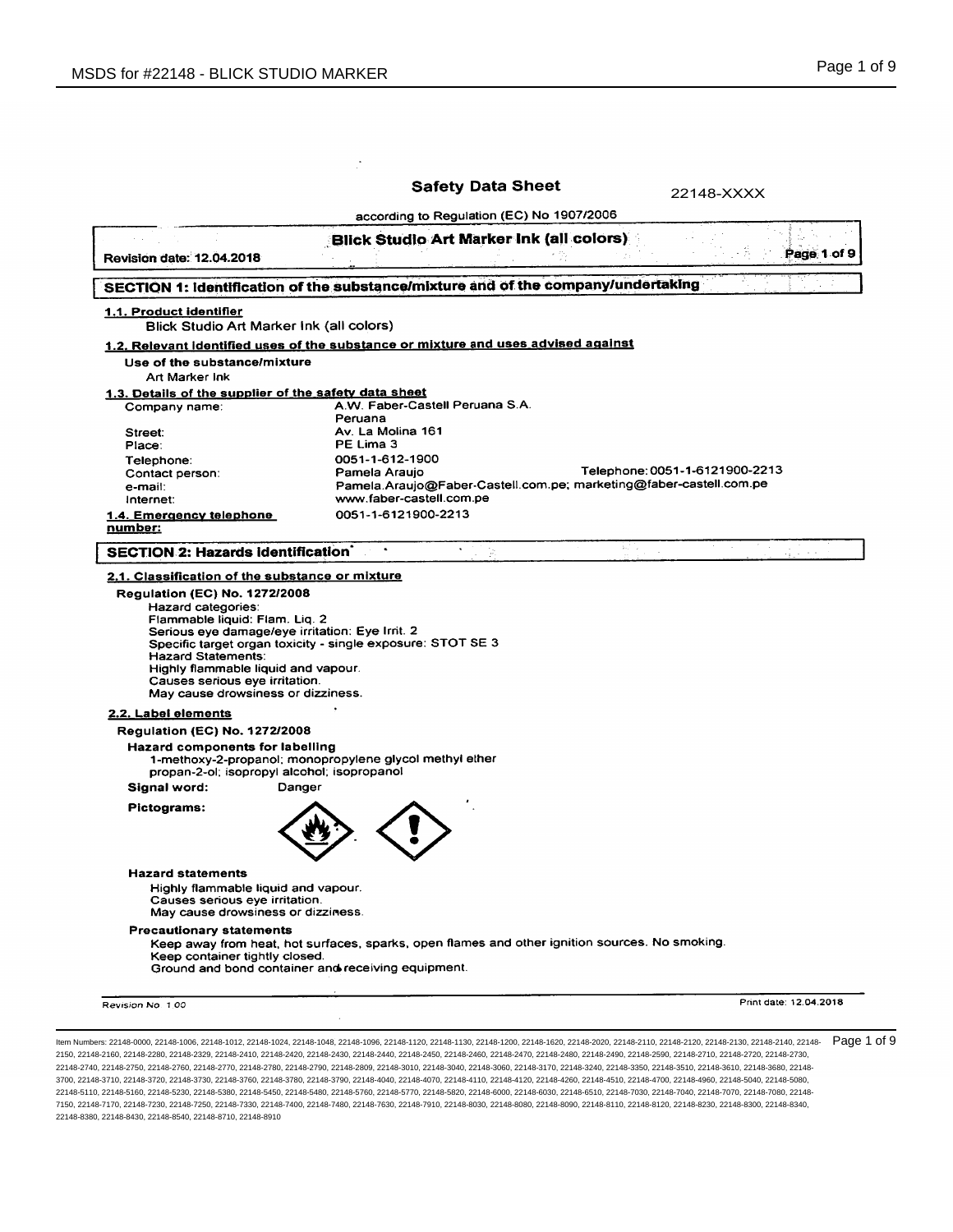$\ddot{\phantom{a}}$ 

 $\overline{\mathbf{t}}$ 

÷

according to Regulation (EC) No 1907/2006

|                               | Revision date: 12.04.2018                                                                                                                                                                                                                                                                                                                                                                                                                                    | Blick Studio Art Marker Ink (all colors)                                                      |                 |                                  |        |       | Page 2 of 9       |  |
|-------------------------------|--------------------------------------------------------------------------------------------------------------------------------------------------------------------------------------------------------------------------------------------------------------------------------------------------------------------------------------------------------------------------------------------------------------------------------------------------------------|-----------------------------------------------------------------------------------------------|-----------------|----------------------------------|--------|-------|-------------------|--|
|                               | Wear protective gloves/protective clothing/eye protection/face protection.<br>IF ON SKIN (or hair): Take off immediately all contaminated clothing. Rinse skin with water or shower.<br>IF IN EYES: Rinse cautiously with water for several minutes. Remove contact lenses, if present and easy to do.<br>Continue rinsing.<br>If eye irritation persists: Get medical advice/attention.<br>Store in a well-ventilated place. Keep cool.<br>Store locked up. |                                                                                               |                 |                                  |        |       |                   |  |
|                               |                                                                                                                                                                                                                                                                                                                                                                                                                                                              |                                                                                               |                 |                                  |        |       |                   |  |
| 2.3. Other hazards            | No information available.                                                                                                                                                                                                                                                                                                                                                                                                                                    |                                                                                               |                 | $\blacksquare$                   |        |       |                   |  |
|                               | <b>SECTION 3: Composition/information on ingredients</b>                                                                                                                                                                                                                                                                                                                                                                                                     |                                                                                               |                 |                                  | in the |       |                   |  |
| 3.2. Mixtures<br>Preparation. | Chemical characterization<br><b>Hazardous components</b>                                                                                                                                                                                                                                                                                                                                                                                                     |                                                                                               |                 |                                  |        |       |                   |  |
| CAS No                        | <b>Chemical name</b>                                                                                                                                                                                                                                                                                                                                                                                                                                         |                                                                                               |                 | $\frac{1}{2}$ and $\frac{1}{2}$  |        |       | <b>Quantity</b>   |  |
|                               | EC No                                                                                                                                                                                                                                                                                                                                                                                                                                                        | <b>Index No</b>                                                                               | <b>REACH No</b> |                                  |        |       |                   |  |
|                               | Classification according to Regulation (EC) No. 1272/2008 [CLP]                                                                                                                                                                                                                                                                                                                                                                                              |                                                                                               |                 | ÷.                               |        |       |                   |  |
| 107-98-2                      |                                                                                                                                                                                                                                                                                                                                                                                                                                                              |                                                                                               |                 | $\alpha$ , $\alpha$ , $\alpha$ , |        |       | $70 - 75%$        |  |
|                               | 1-methoxy-2-propanol; monopropylene glycol methyl ether<br>203-539-1<br>603-064-00-3                                                                                                                                                                                                                                                                                                                                                                         |                                                                                               |                 |                                  |        |       |                   |  |
|                               | Flam. Liq. 3, STOT SE 3; H226 H336                                                                                                                                                                                                                                                                                                                                                                                                                           |                                                                                               |                 |                                  |        |       |                   |  |
| 67-63-0                       | propan-2-ol; isopropyl alcohol; isopropanol                                                                                                                                                                                                                                                                                                                                                                                                                  |                                                                                               |                 |                                  |        |       | $20 - 25%$        |  |
|                               | 200-661-7                                                                                                                                                                                                                                                                                                                                                                                                                                                    | 603-117-00-0                                                                                  |                 |                                  |        |       |                   |  |
|                               | Flam. Lig. 2, Eye Irrit. 2, STOT SE 3; H225 H319 H336                                                                                                                                                                                                                                                                                                                                                                                                        |                                                                                               |                 |                                  |        |       |                   |  |
| 1589-47-5                     | 2-methoxypropanol                                                                                                                                                                                                                                                                                                                                                                                                                                            |                                                                                               |                 |                                  |        |       | <1 %              |  |
|                               | 216-455-5                                                                                                                                                                                                                                                                                                                                                                                                                                                    | 603-106-00-0                                                                                  |                 |                                  |        |       |                   |  |
|                               | Flam. Liq. 3, Repr. 1B, STOT SE 3, Skin Irrit. 2, Eye Dam. 1; H226 H360D *** H335 H315 H318                                                                                                                                                                                                                                                                                                                                                                  |                                                                                               |                 |                                  |        |       |                   |  |
|                               | Full text of H and EUH statements: see section 16.<br><b>Further Information</b><br>Depending on the color, the following hazardous coloring agents can be included:<br>Basic Blue 7<br><2%<br>Basic Yellow 37<br>< 2%<br>Solvent Red 218<br>$3%$                                                                                                                                                                                                            | CAS2390-60-5<br>H302, H315, H319<br>CAS6358-36-7<br>H318, H411<br>CAS73049-38-4<br>H312, H332 |                 |                                  |        |       |                   |  |
|                               | <b>SECTION 4: First aid measures</b>                                                                                                                                                                                                                                                                                                                                                                                                                         |                                                                                               |                 |                                  |        | -2012 | $\gamma_{\rm{B}}$ |  |
|                               | 4.1. Description of first aid measures                                                                                                                                                                                                                                                                                                                                                                                                                       |                                                                                               |                 |                                  |        |       |                   |  |
| After inhalation              | Provide fresh air. In case of accident or unwellness, seek medical advice immediately (show directions for use or<br>safety data sheet if possible).                                                                                                                                                                                                                                                                                                         |                                                                                               |                 |                                  |        |       |                   |  |
|                               | After contact with skin<br>Wash with plenty of water. Take off contaminated clothing and wash it before reuse.                                                                                                                                                                                                                                                                                                                                               |                                                                                               |                 |                                  |        |       |                   |  |
|                               | After contact with eyes<br>After contact with the eyes, rinse with water with the eyelids open for a sufficient length of time, then consult an                                                                                                                                                                                                                                                                                                              |                                                                                               |                 |                                  |        |       |                   |  |
|                               | ophthalmologist immediately.                                                                                                                                                                                                                                                                                                                                                                                                                                 |                                                                                               |                 |                                  |        |       |                   |  |

Revision No. 1,00

Print date: 12.04.2018

ltem Numbers: 22148-0000, 22148-1006, 22148-1012, 22148-1024, 22148-1048, 22148-1096, 22148-1120, 22148-1130, 22148-1600, 22148-1620, 22148-200, 22148-2120, 22148-2120, 22148-2130, 22148-2130, 22148-2140, 22148-2130, 22148 2150, 22148-2160, 22148-2280, 22148-2329, 22148-2410, 22148-2420, 22148-2430, 22148-2440, 22148-2450, 22148-2460, 22148-2470, 22148-2480, 22148-2490, 22148-2590, 22148-2710, 22148-2720, 22148-2730, 22148-2740, 22148-2750, 22148-2760, 22148-2770, 22148-2780, 22148-2790, 22148-2809, 22148-3010, 22148-3040, 22148-3060, 22148-3170, 22148-3240, 22148-3350, 22148-3510, 22148-3610, 22148-3680, 22148- 3700, 22148-3710, 22148-3720, 22148-3730, 22148-3760, 22148-3780, 22148-3790, 22148-4040, 22148-4070, 22148-4110, 22148-4120, 22148-4260, 22148-4510, 22148-4700, 22148-4960, 22148-5040, 22148-5080, 22148-5110, 22148-5160, 22148-5230, 22148-5380, 22148-5450, 22148-5480, 22148-5760, 22148-5770, 22148-5820, 22148-6000, 22148-6030, 22148-6510, 22148-7030, 22148-7040, 22148-7070, 22148-7080, 22148- 7150, 22148-7170, 22148-7230, 22148-7250, 22148-7330, 22148-7400, 22148-7480, 22148-7630, 22148-7910, 22148-8030, 22148-8080, 22148-8090, 22148-8110, 22148-8120, 22148-8230, 22148-8300, 22148-8340, 22148-8380, 22148-8430, 22148-8540, 22148-8710, 22148-8910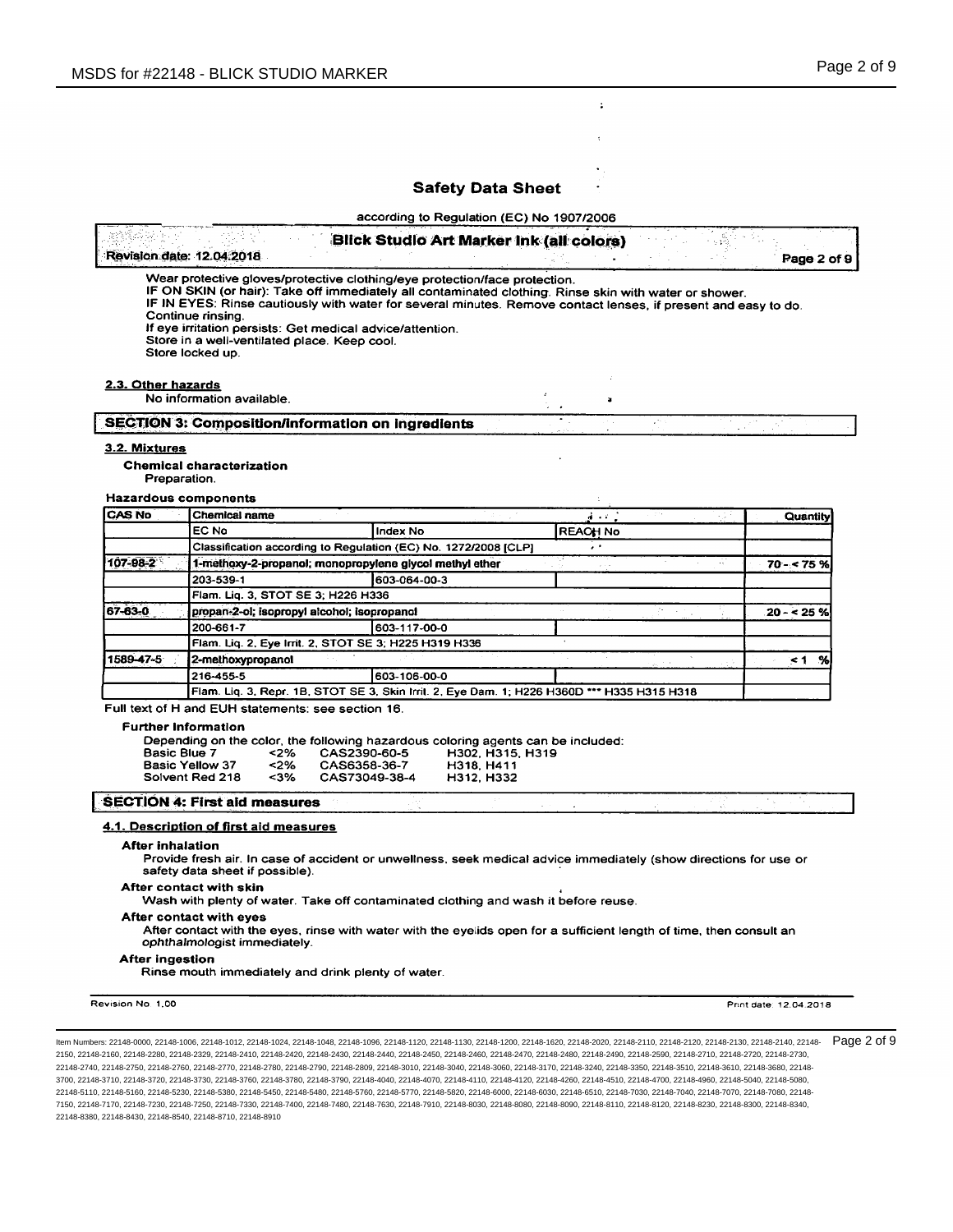$\bar{z}$ 

# **Safety Data Sheet**

according to Regulation (EC) No. 1907/2006

|                                                                                                                                                                                                                                    | <u>4.2. Most important symptoms and effects, both acute and delayed</u>                                                                                                                                                             |              |        |
|------------------------------------------------------------------------------------------------------------------------------------------------------------------------------------------------------------------------------------|-------------------------------------------------------------------------------------------------------------------------------------------------------------------------------------------------------------------------------------|--------------|--------|
| No information available.                                                                                                                                                                                                          |                                                                                                                                                                                                                                     |              |        |
| Treat symptomatically.                                                                                                                                                                                                             | <u>4.3. Indication of any immediate medical attention and special treatment needed</u>                                                                                                                                              |              |        |
| <b>SECTION 5: Firefighting measures</b>                                                                                                                                                                                            |                                                                                                                                                                                                                                     | vis pr       |        |
| 5.1. Extinguishing media                                                                                                                                                                                                           |                                                                                                                                                                                                                                     |              |        |
| Suitable extinguishing media                                                                                                                                                                                                       |                                                                                                                                                                                                                                     |              |        |
| 5.2. Special hazards arising from the substance or mixture                                                                                                                                                                         | Water spray jet, Carbon dioxide (CO2), Foam, Extinguishing powder.                                                                                                                                                                  |              |        |
|                                                                                                                                                                                                                                    | Highly flammable. Vapours can form explosive mixtures with air.                                                                                                                                                                     |              |        |
| 5.3. Advice for firefighters                                                                                                                                                                                                       | In case of fire: Wear self-contained breathing apparatus.                                                                                                                                                                           |              |        |
| <b>Additional information</b><br>water.                                                                                                                                                                                            | Use water spray jet to protect personnel and to cool endangered containers. Suppress gases/vapours/mists with<br>water spray jet. Collect contaminated fire extinguishing water separately. Do not allow entering drains or surface |              |        |
| <b>SECTION 6: Accidental release measures</b>                                                                                                                                                                                      |                                                                                                                                                                                                                                     |              |        |
| Use personal protection equipment.                                                                                                                                                                                                 | 6.1. Personal precautions, protective equipment and emergency procedures<br>Remove all sources of ignition. Do not breathe gas/fumes/vapour/spray. Avoid contact with skin, eyes and clothes.                                       |              |        |
| 6.2. Environmental precautions                                                                                                                                                                                                     | Do not allow uncontrolled discharge of product into the environment. Danger of explosion                                                                                                                                            |              |        |
|                                                                                                                                                                                                                                    |                                                                                                                                                                                                                                     |              |        |
|                                                                                                                                                                                                                                    | Absorb with liquid-binding material (e.g. sand, diatomaceous earth, acid- or universal binding agents). Treat the<br>recovered material as prescribed in the section on waste disposal.                                             |              |        |
| Safe handling: see section 7<br>Personal protection equipment: see section 8<br>Disposal: see section 13                                                                                                                           |                                                                                                                                                                                                                                     |              |        |
|                                                                                                                                                                                                                                    |                                                                                                                                                                                                                                     | and the con- | $\sim$ |
|                                                                                                                                                                                                                                    |                                                                                                                                                                                                                                     |              |        |
| Advice on safe handling<br>gas/fumes/vapour/spray.                                                                                                                                                                                 | If handled uncovered, arrangements with local exhaust ventilation have to be used. Do not breathe                                                                                                                                   |              |        |
| Advice on protection against fire and explosion<br>can form explosive mixtures with air.                                                                                                                                           | Keep away from sources of ignition. - No smoking. Take precautionary measures against static discharges. Vapours                                                                                                                    |              |        |
|                                                                                                                                                                                                                                    | 7.2. Conditions for safe storage, including any incompatibilities                                                                                                                                                                   |              |        |
| Requirements for storage rooms and vessels                                                                                                                                                                                         | Keep container tightly closed. Keep in a cool, well-ventilated place. Keep away from heat, hot surfaces, sparks,<br>open flames and other ignition sources. No smoking.                                                             |              |        |
| Advice on storage compatibility $\,$                                                                                                                                                                                               |                                                                                                                                                                                                                                     |              |        |
|                                                                                                                                                                                                                                    | Do not store together with: @0102.B010927. Pyrophoric or self-heating substances.                                                                                                                                                   |              |        |
| <u>6.3. Methods and material for containment and cleaning up</u><br>6.4. Reference to other sections<br><b>SECTION 7: Handling and storage</b><br>7.1. Precautions for safe handling<br>7.3. Specific end use(s)<br>Art Marker Ink |                                                                                                                                                                                                                                     |              |        |

2150, 22148-2160, 22148-2280, 22148-2329, 22148-2410, 22148-2420, 22148-2430, 22148-2440, 22148-2450, 22148-2460, 22148-2470, 22148-2480, 22148-2490, 22148-2590, 22148-2710, 22148-2720, 22148-2730, 22148-2740, 22148-2750, 22148-2760, 22148-2770, 22148-2780, 22148-2790, 22148-2809, 22148-3010, 22148-3040, 22148-3060, 22148-3170, 22148-3240, 22148-3350, 22148-3510, 22148-3610, 22148-3680, 22148- 3700, 22148-3710, 22148-3720, 22148-3730, 22148-3760, 22148-3780, 22148-3790, 22148-4040, 22148-4070, 22148-4110, 22148-4120, 22148-4260, 22148-4510, 22148-4700, 22148-4960, 22148-5040, 22148-5080, 22148-5110, 22148-5160, 22148-5230, 22148-5380, 22148-5450, 22148-5480, 22148-5760, 22148-5770, 22148-5820, 22148-6000, 22148-6030, 22148-6510, 22148-7030, 22148-7040, 22148-7070, 22148-7080, 22148- 7150, 22148-7170, 22148-7230, 22148-7250, 22148-7330, 22148-7400, 22148-7480, 22148-7630, 22148-7910, 22148-8030, 22148-8080, 22148-8090, 22148-8110, 22148-8120, 22148-8230, 22148-8300, 22148-8340, 22148-8380, 22148-8430, 22148-8540, 22148-8710, 22148-8910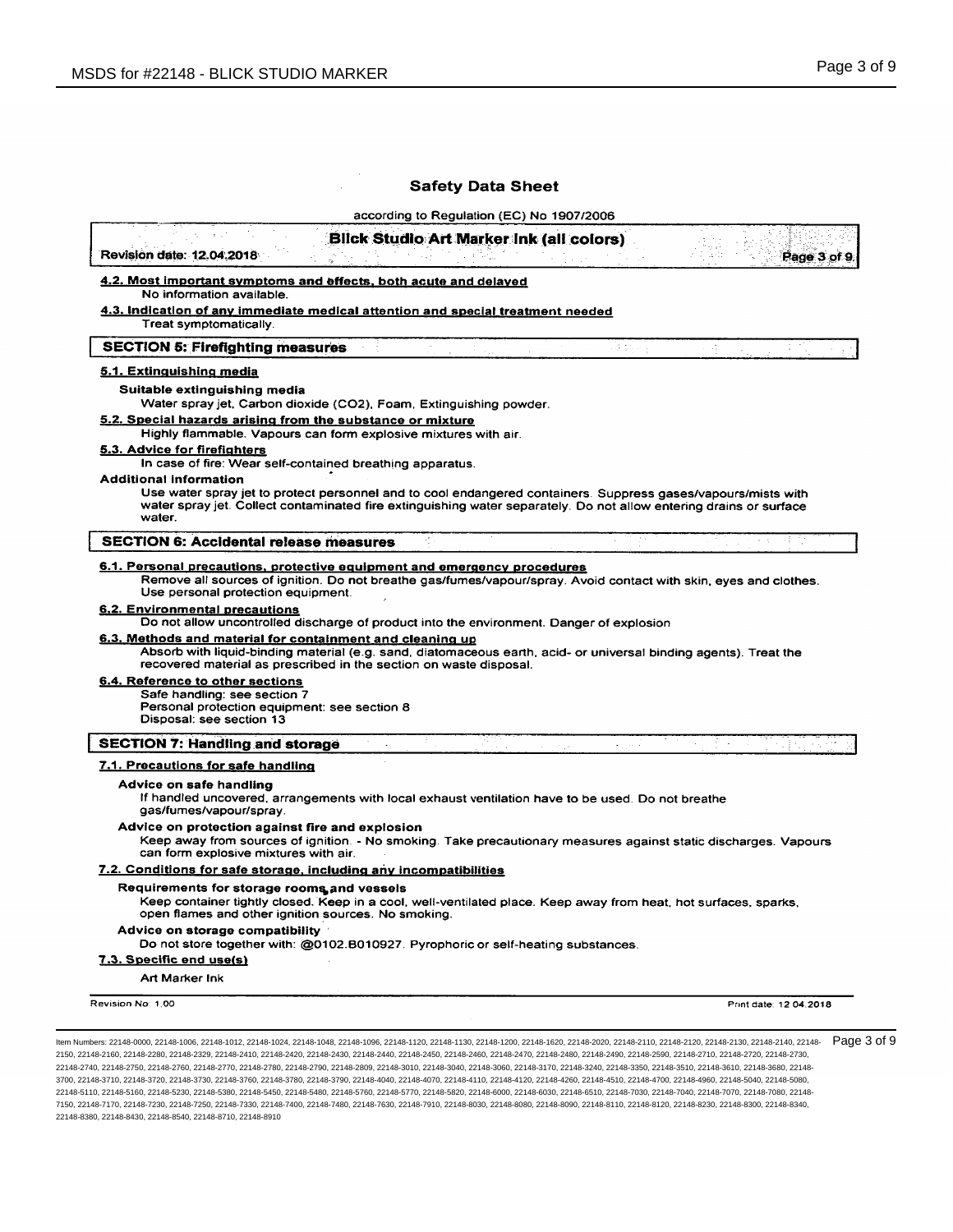according to Regulation (EC) No 1907/2006

|                                                         | <b>Blick Studio Art Marker Ink (all colors)</b> |  |             |
|---------------------------------------------------------|-------------------------------------------------|--|-------------|
| Revision date: 12.04.2018                               |                                                 |  | Page 4 of 9 |
| <b>SECTION 8: Exposure controls/personal protection</b> |                                                 |  |             |

### 8.1. Control parameters

#### **Exposure limits (EH40)**

| l CAS No | Substance            | ppm         | mg/m <sup>3</sup> | fibres/mil | Category         | Origin     |
|----------|----------------------|-------------|-------------------|------------|------------------|------------|
| 107-98-2 | 1-Methoxypropan-2-ol | <b>100l</b> | <b>375</b>        |            | <b>TWA (8 h)</b> | <b>WEL</b> |
|          |                      | 150l        | <b>560l</b>       |            | STEL (15 min)    | <b>WEL</b> |
| 67-63-0  | Propan-2-ol          | 400I        | 9991              |            | TWA(8 h)         | WEL        |
|          |                      | 500         | 1250              |            | STEL (15 min)    | <b>WEL</b> |

### 8.2. Exposure controls

### Appropriate engineering controls

If handled uncovered, arrangements with local exhaust ventilation have to be used. Do not breathe gas/fumes/vapour/spray.

### Protective and hygiene measures

Remove contaminated, saturated clothing immediately. Draw up and observe skin protection programme. Wash hands and face before breaks and after work and take a shower if necessary. When using do not eat or drink.

#### **Eye/face protection**

Suitable eye protection: goggles.

#### **Hand protection**

When handling with chemical substances, protective gloves must be worn with the CE-label including the four control digits. The quality of the protective gloves resistant to chemicals must be chosen as a function of the specific working place concentration and quantity of hazardous substances. For special purposes, it is recommended to check the resistance to chemicals of the protective gloves mentioned above together with the supplier of these gloves.

#### **Skin protection**

Flame-retardant protective clothing. Wear anti-static footwear and clothing

### **Respiratory protection**

In case of inadequate ventilation wear respiratory protection.

| SECTION 9: Physical and chemical properties |  |
|---------------------------------------------|--|
|                                             |  |
|                                             |  |
|                                             |  |
|                                             |  |
|                                             |  |
|                                             |  |
|                                             |  |
|                                             |  |

# 9.1. Information on basic physical and chemical properties

| Physical state:<br>Colour:<br>Odour:                                                        | liauid<br>٠<br>several<br>solvent-like          |
|---------------------------------------------------------------------------------------------|-------------------------------------------------|
| pH-Value:                                                                                   | $3 - 9$<br>(25                                  |
| Changes in the physical state<br>Melting point:<br>Initial boiling point and boiling range: | - 2<br>$\cdot$<br>not determined<br>>82 °C<br>٠ |
| Flash point:                                                                                | $<$ 12 °C<br>$\bullet$                          |
| <b>Flammability</b><br>Solid:<br>Gas:                                                       | ×.<br>not applicable<br>٠<br>not applicable     |
| <b>Explosive properties</b><br>not Explosive.                                               |                                                 |

Revision No. 1.00

Print date: 12.04.2018

Item Numbers: 22148-0000, 22148-1006, 22148-1012, 22148-1024, 22148-1048, 22148-1096, 22148-1120, 22148-1130, 22148-1000, 22148-1620, 22148-200, 22148-2110, 22148-2120, 22148-2120, 22148-2120, 22148-2130, 22148-2130, 22148 2150, 22148-2160, 22148-2280, 22148-2329, 22148-2410, 22148-2420, 22148-2430, 22148-2440, 22148-2450, 22148-2460, 22148-2470, 22148-2480, 22148-2490, 22148-2590, 22148-2590, 22148-2590, 22148-2710, 22148-2720, 22148-2710, 2 22148-2740, 22148-2750, 22148-2760, 22148-2770, 22148-2780, 22148-2790, 22148-2809, 22148-3010, 22148-3040, 22148-300, 22148-3170, 22148-3240, 22148-3350, 22148-3510, 22148-3610, 22148-3610, 22148-3610, 22148-380, 22148-351 3700, 22148-3710, 22148-3720, 22148-3730, 22148-3760, 22148-3780, 22148-3790, 22148-4040, 22148-4070, 22148-4110, 22148-4120, 22148-4260, 22148-4510, 22148-4700, 22148-4700, 22148-470, 22148-4960, 22148-4960, 22148-490, 221 22148-5110, 22148-5160, 22148-5280, 22148-5380, 22148-5450, 22148-5480, 22148-5760, 22148-5770, 22148-580, 22148-6030, 22148-6030, 22148-6510, 22148-7030, 22148-7040, 22148-7070, 22148-7070, 22148-7080, 22148-7080, 22148-70 7150, 22148-7170, 22148-7230, 22148-7250, 22148-7330, 22148-7400, 22148-7480, 22148-7630, 22148-7910, 22148-8030, 22148-8080, 22148-8090, 22148-8110, 22148-810, 22148-8230, 22148-8230, 22148-8230, 22148-8230, 22148-8230, 22 22148-8380, 22148-8430, 22148-8540, 22148-8710, 22148-8910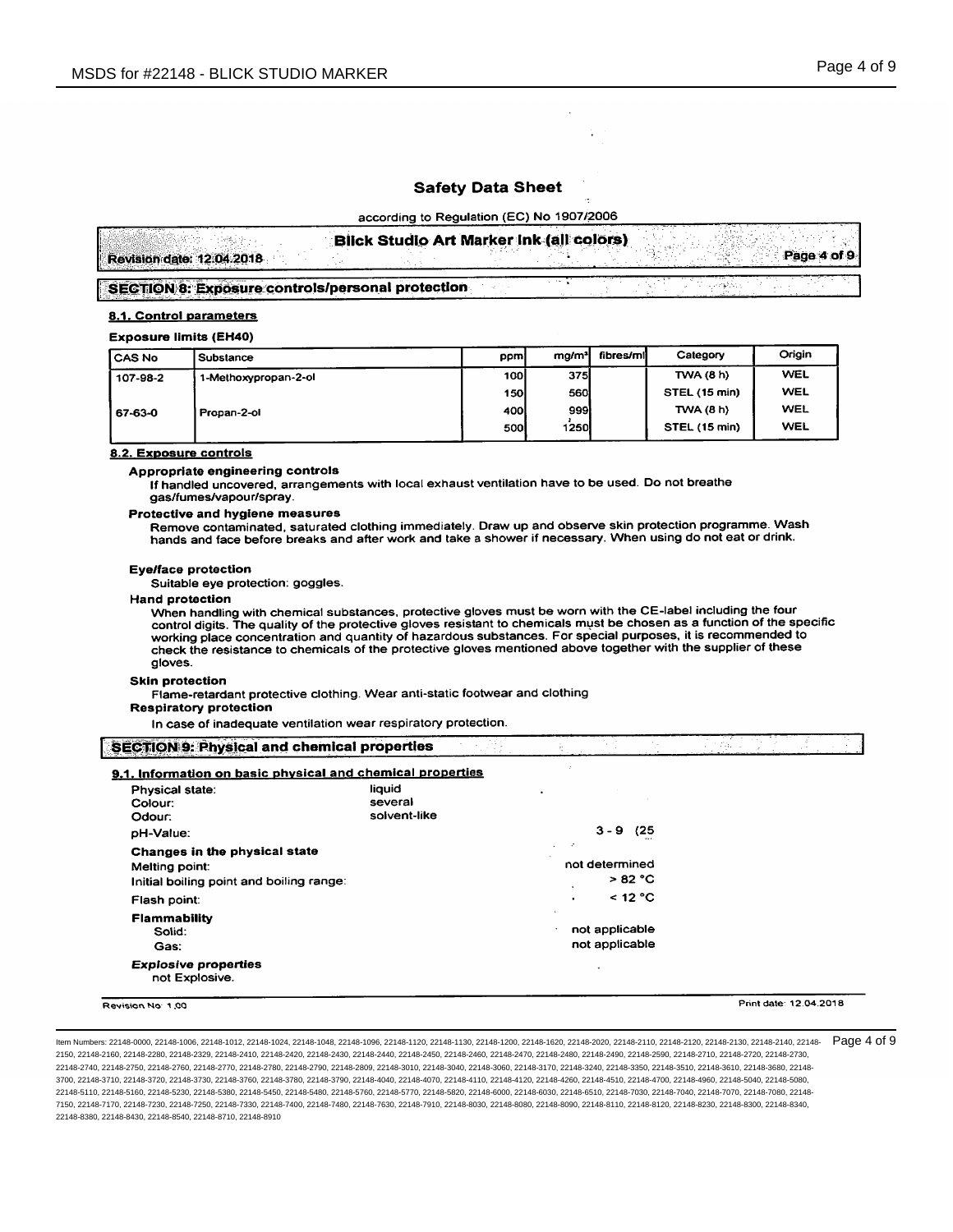according to Regulation (EC) No 1907/2006

| Lower explosion limits:<br>1.8 vol. %<br>Upper explosion limits:<br>13.1 vol. %<br>Auto-ignition temperature<br>Solid:<br>not applicable<br>Gas:<br>not applicable<br>Decomposition temperature:<br>not determined<br><b>Oxidizing properties</b><br>Not oxidizing.<br>Vapour pressure:<br>not determined<br>Vapour pressure:<br>60 <sub>hPa</sub><br>(at 50 °C)<br>Density:<br>$1$ g/cm <sup>3</sup><br>Water solubility:<br>easily soluble<br>Solubility in other solvents<br>not determined<br>Partition coefficient:<br>not determined<br>Vapour density:<br>not determined<br>Evaporation rate:<br>not determined<br>Solvent content:<br>75.02%<br>9.2. Other information<br>Solid content:<br>not determined<br><b>SECTION 10: Stability and reactivity</b><br>Total.<br>10.1. Reactivity<br>Highly flammable.<br><b>10.2. Chemical stability</b><br>The product is stable under storage at normal ambient temperatures.<br>10.3. Possibility of hazardous reactions<br>No known hazardous reactions.<br>10.4. Conditions to avoid<br>Keep away from sources of heat (e.g. hot surfaces), sparks and open flames. Vapours can form explosive mixtures<br>with air.<br>10.5. Incompatible materials<br>No information available.<br>10.6. Hazardous decomposition products<br>No known hazardous decomposition products.<br><b>SECTION 11: Toxicological information</b><br>$\mathbb{Z}[\mathbb{Z}^2]$<br>ДX.<br>См<br>慰<br>좋아요<br>115 | Revision date: 12.04.2018                  | <b>Blick Studio Art Marker Ink (all colors)</b> | Page 5 of 9 |
|---------------------------------------------------------------------------------------------------------------------------------------------------------------------------------------------------------------------------------------------------------------------------------------------------------------------------------------------------------------------------------------------------------------------------------------------------------------------------------------------------------------------------------------------------------------------------------------------------------------------------------------------------------------------------------------------------------------------------------------------------------------------------------------------------------------------------------------------------------------------------------------------------------------------------------------------------------------------------------------------------------------------------------------------------------------------------------------------------------------------------------------------------------------------------------------------------------------------------------------------------------------------------------------------------------------------------------------------------------------------------------------------------------------------------------------------|--------------------------------------------|-------------------------------------------------|-------------|
|                                                                                                                                                                                                                                                                                                                                                                                                                                                                                                                                                                                                                                                                                                                                                                                                                                                                                                                                                                                                                                                                                                                                                                                                                                                                                                                                                                                                                                             |                                            |                                                 |             |
|                                                                                                                                                                                                                                                                                                                                                                                                                                                                                                                                                                                                                                                                                                                                                                                                                                                                                                                                                                                                                                                                                                                                                                                                                                                                                                                                                                                                                                             |                                            |                                                 |             |
|                                                                                                                                                                                                                                                                                                                                                                                                                                                                                                                                                                                                                                                                                                                                                                                                                                                                                                                                                                                                                                                                                                                                                                                                                                                                                                                                                                                                                                             |                                            |                                                 |             |
|                                                                                                                                                                                                                                                                                                                                                                                                                                                                                                                                                                                                                                                                                                                                                                                                                                                                                                                                                                                                                                                                                                                                                                                                                                                                                                                                                                                                                                             |                                            |                                                 |             |
|                                                                                                                                                                                                                                                                                                                                                                                                                                                                                                                                                                                                                                                                                                                                                                                                                                                                                                                                                                                                                                                                                                                                                                                                                                                                                                                                                                                                                                             |                                            |                                                 |             |
|                                                                                                                                                                                                                                                                                                                                                                                                                                                                                                                                                                                                                                                                                                                                                                                                                                                                                                                                                                                                                                                                                                                                                                                                                                                                                                                                                                                                                                             |                                            |                                                 |             |
|                                                                                                                                                                                                                                                                                                                                                                                                                                                                                                                                                                                                                                                                                                                                                                                                                                                                                                                                                                                                                                                                                                                                                                                                                                                                                                                                                                                                                                             |                                            |                                                 |             |
|                                                                                                                                                                                                                                                                                                                                                                                                                                                                                                                                                                                                                                                                                                                                                                                                                                                                                                                                                                                                                                                                                                                                                                                                                                                                                                                                                                                                                                             |                                            |                                                 |             |
|                                                                                                                                                                                                                                                                                                                                                                                                                                                                                                                                                                                                                                                                                                                                                                                                                                                                                                                                                                                                                                                                                                                                                                                                                                                                                                                                                                                                                                             |                                            |                                                 |             |
|                                                                                                                                                                                                                                                                                                                                                                                                                                                                                                                                                                                                                                                                                                                                                                                                                                                                                                                                                                                                                                                                                                                                                                                                                                                                                                                                                                                                                                             |                                            |                                                 |             |
|                                                                                                                                                                                                                                                                                                                                                                                                                                                                                                                                                                                                                                                                                                                                                                                                                                                                                                                                                                                                                                                                                                                                                                                                                                                                                                                                                                                                                                             |                                            |                                                 |             |
|                                                                                                                                                                                                                                                                                                                                                                                                                                                                                                                                                                                                                                                                                                                                                                                                                                                                                                                                                                                                                                                                                                                                                                                                                                                                                                                                                                                                                                             |                                            |                                                 |             |
|                                                                                                                                                                                                                                                                                                                                                                                                                                                                                                                                                                                                                                                                                                                                                                                                                                                                                                                                                                                                                                                                                                                                                                                                                                                                                                                                                                                                                                             |                                            |                                                 |             |
|                                                                                                                                                                                                                                                                                                                                                                                                                                                                                                                                                                                                                                                                                                                                                                                                                                                                                                                                                                                                                                                                                                                                                                                                                                                                                                                                                                                                                                             |                                            |                                                 |             |
|                                                                                                                                                                                                                                                                                                                                                                                                                                                                                                                                                                                                                                                                                                                                                                                                                                                                                                                                                                                                                                                                                                                                                                                                                                                                                                                                                                                                                                             |                                            |                                                 |             |
|                                                                                                                                                                                                                                                                                                                                                                                                                                                                                                                                                                                                                                                                                                                                                                                                                                                                                                                                                                                                                                                                                                                                                                                                                                                                                                                                                                                                                                             |                                            |                                                 |             |
|                                                                                                                                                                                                                                                                                                                                                                                                                                                                                                                                                                                                                                                                                                                                                                                                                                                                                                                                                                                                                                                                                                                                                                                                                                                                                                                                                                                                                                             |                                            |                                                 |             |
|                                                                                                                                                                                                                                                                                                                                                                                                                                                                                                                                                                                                                                                                                                                                                                                                                                                                                                                                                                                                                                                                                                                                                                                                                                                                                                                                                                                                                                             |                                            |                                                 |             |
|                                                                                                                                                                                                                                                                                                                                                                                                                                                                                                                                                                                                                                                                                                                                                                                                                                                                                                                                                                                                                                                                                                                                                                                                                                                                                                                                                                                                                                             |                                            |                                                 |             |
|                                                                                                                                                                                                                                                                                                                                                                                                                                                                                                                                                                                                                                                                                                                                                                                                                                                                                                                                                                                                                                                                                                                                                                                                                                                                                                                                                                                                                                             |                                            |                                                 |             |
|                                                                                                                                                                                                                                                                                                                                                                                                                                                                                                                                                                                                                                                                                                                                                                                                                                                                                                                                                                                                                                                                                                                                                                                                                                                                                                                                                                                                                                             |                                            |                                                 |             |
|                                                                                                                                                                                                                                                                                                                                                                                                                                                                                                                                                                                                                                                                                                                                                                                                                                                                                                                                                                                                                                                                                                                                                                                                                                                                                                                                                                                                                                             |                                            |                                                 |             |
|                                                                                                                                                                                                                                                                                                                                                                                                                                                                                                                                                                                                                                                                                                                                                                                                                                                                                                                                                                                                                                                                                                                                                                                                                                                                                                                                                                                                                                             |                                            |                                                 |             |
|                                                                                                                                                                                                                                                                                                                                                                                                                                                                                                                                                                                                                                                                                                                                                                                                                                                                                                                                                                                                                                                                                                                                                                                                                                                                                                                                                                                                                                             |                                            |                                                 |             |
|                                                                                                                                                                                                                                                                                                                                                                                                                                                                                                                                                                                                                                                                                                                                                                                                                                                                                                                                                                                                                                                                                                                                                                                                                                                                                                                                                                                                                                             |                                            |                                                 |             |
|                                                                                                                                                                                                                                                                                                                                                                                                                                                                                                                                                                                                                                                                                                                                                                                                                                                                                                                                                                                                                                                                                                                                                                                                                                                                                                                                                                                                                                             |                                            |                                                 |             |
|                                                                                                                                                                                                                                                                                                                                                                                                                                                                                                                                                                                                                                                                                                                                                                                                                                                                                                                                                                                                                                                                                                                                                                                                                                                                                                                                                                                                                                             |                                            |                                                 |             |
|                                                                                                                                                                                                                                                                                                                                                                                                                                                                                                                                                                                                                                                                                                                                                                                                                                                                                                                                                                                                                                                                                                                                                                                                                                                                                                                                                                                                                                             |                                            |                                                 |             |
|                                                                                                                                                                                                                                                                                                                                                                                                                                                                                                                                                                                                                                                                                                                                                                                                                                                                                                                                                                                                                                                                                                                                                                                                                                                                                                                                                                                                                                             | 11.1. Information on toxicological effects |                                                 |             |

Revision No: 1.00

Print date: 12.04.2018

ltem Numbers: 22148-0000, 22148-1006, 22148-1012, 22148-1024, 22148-1048, 22148-1096, 22148-1120, 22148-1130, 22148-1600, 22148-1620, 22148-2020, 22148-2110, 22148-2120, 22148-2130, 22148-2130, 22148-2140, 22148-2130, 2214 2150, 22148-2160, 22148-2280, 22148-2329, 22148-2410, 22148-2420, 22148-2430, 22148-2440, 22148-2450, 22148-2460, 22148-2470, 22148-2480, 22148-2490, 22148-2590, 22148-2710, 22148-2720, 22148-2730, 22148-2740, 22148-2750, 22148-2760, 22148-2770, 22148-2780, 22148-2790, 22148-2809, 22148-3010, 22148-3040, 22148-3060, 22148-3170, 22148-3240, 22148-3350, 22148-3510, 22148-3610, 22148-3680, 22148- 3700, 22148-3710, 22148-3720, 22148-3730, 22148-3760, 22148-3780, 22148-3790, 22148-4040, 22148-4070, 22148-4110, 22148-4120, 22148-4260, 22148-4510, 22148-4700, 22148-4960, 22148-5040, 22148-5080, 22148-5110, 22148-5160, 22148-5230, 22148-5380, 22148-5450, 22148-5480, 22148-5760, 22148-5770, 22148-5820, 22148-6000, 22148-6030, 22148-6510, 22148-7030, 22148-7040, 22148-7070, 22148-7080, 22148- 7150, 22148-7170, 22148-7230, 22148-7250, 22148-7330, 22148-7400, 22148-7480, 22148-7630, 22148-7910, 22148-8030, 22148-8080, 22148-8090, 22148-8110, 22148-8120, 22148-8230, 22148-8300, 22148-8340, 22148-8380, 22148-8430, 22148-8540, 22148-8710, 22148-8910

 $\ddot{\phantom{1}}$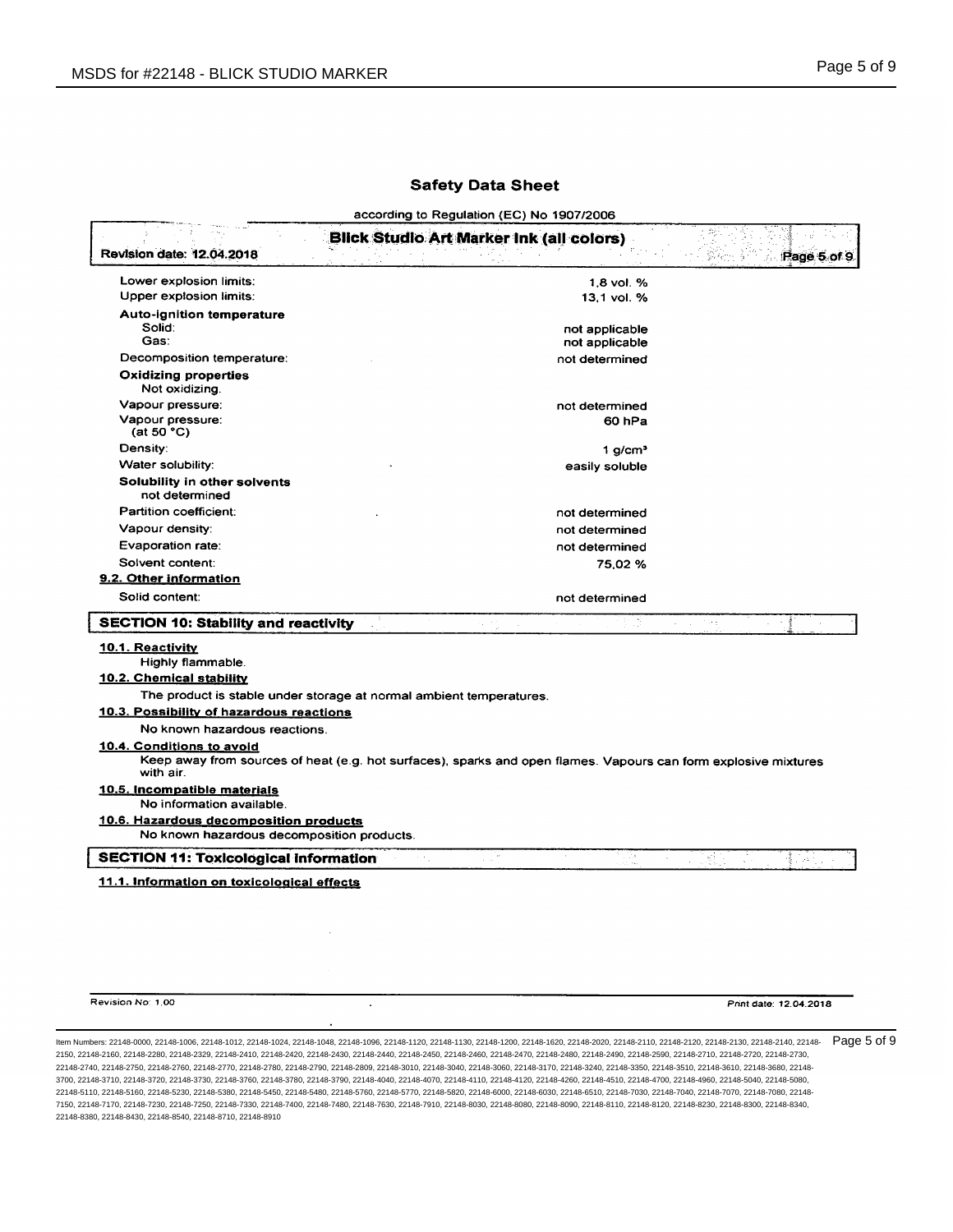

according to Regulation (EC) No 1907/2006

|                           | <b>Blick Studio Art Marker Ink (all colors)</b> |               |
|---------------------------|-------------------------------------------------|---------------|
| Revision date: 12.04.2018 |                                                 | Page 6 of 9 i |

| <b>Acute toxicity</b> |  |
|-----------------------|--|
|-----------------------|--|

| <b>CAS No</b> | Chemical name                                           |                       |        |                   |                |               |
|---------------|---------------------------------------------------------|-----------------------|--------|-------------------|----------------|---------------|
|               | Exposure route                                          | <b>IDose</b>          |        | lSpecies          | <b>Source</b>  | <b>Method</b> |
| 107-98-2      | 1-methoxy-2-propanol; monopropylene glycol methyl ether |                       |        |                   |                |               |
|               | loral                                                   | <b>LD50</b><br>lmg/kg | > 5000 | <b>IRatte</b>     | <b>IIUCLID</b> |               |
|               | ldermal                                                 | LD50<br>Ima/ka        | 1000   | <b>IKaninchen</b> |                |               |

# **SECTION 12: Ecological Information**

## 12.1. Toxicity

|          | The product is not: Ecotoxic.                           |                              |          |  |                                  |         |          |  |  |
|----------|---------------------------------------------------------|------------------------------|----------|--|----------------------------------|---------|----------|--|--|
| CAS No   | Chemical name                                           |                              |          |  |                                  |         |          |  |  |
|          | <b>Aquatic toxicity</b>                                 | Dose                         |          |  | [h] [d] Species                  | Source  | İMethod  |  |  |
| 107-98-2 | 1-methoxy-2-propanol; monopropylene glycol methyl ether |                              |          |  |                                  |         | -11 - B  |  |  |
|          | Acute fish toxicity                                     | LC50<br>$10000 \text{ mg/l}$ | $4600 -$ |  | 96 hiLeuciscus idus              | IIUCLID |          |  |  |
|          | Acute algae toxicity                                    | ErC50<br>mg/l                | >1000    |  | 72 hiSelenastrum<br>capricomutum |         |          |  |  |
|          | Acute crustacea toxicity                                | <b>EC50</b><br>mg/l          | > 500    |  | 48 h Daphnia magna               | IIUCLID |          |  |  |
|          | 12.2. Persistence and degradability                     |                              |          |  |                                  |         |          |  |  |
|          | The product has not been tested.                        |                              |          |  |                                  |         |          |  |  |
|          | 12.3. Bioaccumulative potential                         |                              |          |  |                                  |         |          |  |  |
|          | The product has not been tested.                        |                              |          |  |                                  |         |          |  |  |
|          | Partition coefficient n-octanol/water                   |                              |          |  |                                  |         |          |  |  |
| ICAS No  | Chemical name                                           |                              |          |  |                                  |         | Log Pow  |  |  |
| 107-98-2 | 1-methoxy-2-propanol; monopropylene glycol methyl ether |                              |          |  |                                  |         | $-0.437$ |  |  |

## 12.4. Mobility in soil

The product has not been tested.

## 12.5. Results of PBT and vPvB assessment

# The product has not been tested.

12.6. Other adverse effects No information available.

### **Further information**

Avoid release to the environment.

### **SECTION 13: Disposal considerations**

### 13.1. Waste treatment methods

Advice on disposal

Do not allow to enter into surface water or drains. Dispose of waste according to applicable legislation.

### **Contaminated packaging**

Wash with plenty of water. Completely emptied packages can be recycled.

## **SECTION 14: Transport Information**

## Land transport (ADR/RID)

Revision No: 1,00

Print date: 12.04.2018

÷.

Item Numbers: 22148-0000, 22148-1006, 22148-1012, 22148-1024, 22148-1048, 22148-1096, 22148-1120, 22148-1130, 22148-1000, 22148-1620, 22148-200, 22148-2110, 22148-2120, 22148-2120, 22148-2120, 22148-2130, 22148-2130, 22148 2150, 22148-2160, 22148-2280, 22148-2329, 22148-2410, 22148-2420, 22148-2430, 22148-2440, 22148-2450, 22148-2460, 22148-2470, 22148-2480, 22148-2490, 22148-2590, 22148-2590, 22148-2590, 22148-2710, 22148-2720, 22148-2710, 2 22148-2740, 22148-2750, 22148-2760, 22148-2770, 22148-2780, 22148-2790, 22148-2809, 22148-3010, 22148-3040, 22148-300, 22148-3170, 22148-3240, 22148-3350, 22148-3510, 22148-3610, 22148-3610, 22148-3610, 22148-380, 22148-351 3700, 22148-3710, 22148-3720, 22148-3730, 22148-3760, 22148-3780, 22148-3790, 22148-4040, 22148-4070, 22148-4110, 22148-4120, 22148-4260, 22148-4510, 22148-4700, 22148-4700, 22148-470, 22148-4960, 22148-4960, 22148-490, 221 22148-5110, 22148-5160, 22148-5280, 22148-5380, 22148-5450, 22148-5480, 22148-5760, 22148-5770, 22148-580, 22148-6030, 22148-6030, 22148-6510, 22148-7030, 22148-7040, 22148-7070, 22148-7070, 22148-7080, 22148-7080, 22148-70 7150, 22148-7170, 22148-7230, 22148-7250, 22148-7330, 22148-7400, 22148-7480, 22148-7630, 22148-7910, 22148-8030, 22148-8080, 22148-8090, 22148-8110, 22148-8120, 22148-8230, 22148-8230, 22148-8230, 22148-8230, 22148-8230, 2 22148-8380, 22148-8430, 22148-8540, 22148-8710, 22148-8910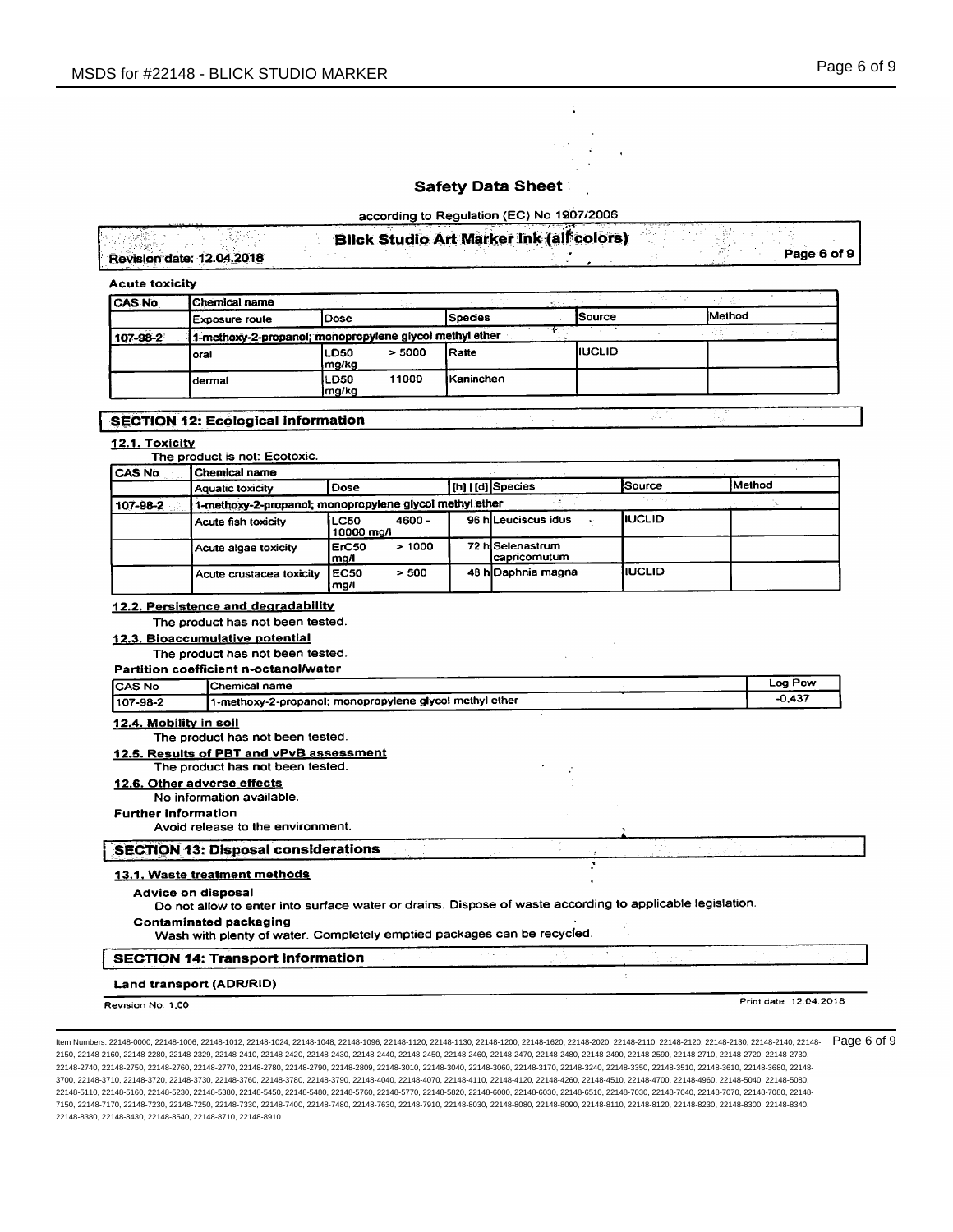according to Regulation (EC) No 1907/2006

| <b>14.1. UN number:</b>                          | <b>UN 1993</b>        |                                                 |
|--------------------------------------------------|-----------------------|-------------------------------------------------|
| 14.2. UN proper shipping name:                   |                       | FLAMMABLE LIQUID, N.O.S. (1-METHOXY-2-PROPANOL) |
| 14.3. Transport hazard class(es):                | з                     |                                                 |
| 14.4. Packing group:                             | $\mathbf{H}$          |                                                 |
| Hazard label:                                    | 3                     |                                                 |
| Classification code:                             | F <sub>1</sub>        |                                                 |
| <b>Special Provisions:</b>                       | 274 601 640D          |                                                 |
| Limited quantity:                                | 1 L<br>E <sub>2</sub> |                                                 |
| <b>Excepted quantity:</b><br>Transport category: | $\overline{2}$        |                                                 |
| Hazard No:                                       | 33                    |                                                 |
| Tunnel restriction code:                         | D/E                   |                                                 |
| Inland waterways transport (ADN)                 |                       |                                                 |
| 14.1. UN number:                                 | <b>UN 1993</b>        |                                                 |
| 14.2. UN proper shipping name:                   |                       | FLAMMABLE LIQUID, N.O.S. (1-METHOXY-2-PROPANOL) |
| 14.3. Transport hazard class(es):                | 3                     |                                                 |
| 14.4. Packing group:                             | $\mathbf{II}$         |                                                 |
| Hazard label:                                    | 3                     |                                                 |
| Classification code:                             | F <sub>1</sub>        |                                                 |
| Special Provisions:                              | 274 601 640D          |                                                 |
| Limited quantity:                                | 1 L                   |                                                 |
| <b>Excepted quantity:</b>                        | E <sub>2</sub>        |                                                 |
| Marine transport (IMDG)                          |                       |                                                 |
| 14.1. UN number:                                 | <b>UN 1993</b>        |                                                 |
| 14.2. UN proper shipping name:                   |                       | FLAMMABLE LIQUID, N.O.S. (1-METHOXY-2-PROPANOL) |
| 14.3. Transport hazard class(es):                | 3                     |                                                 |
| 14.4. Packing group:                             | $\mathbf{H}$          |                                                 |
| Hazard label:                                    | 3                     |                                                 |
| <b>Special Provisions:</b>                       | 274                   |                                                 |
| Limited quantity:<br><b>Excepted quantity:</b>   | 1 L<br>E <sub>2</sub> |                                                 |
| EmS:                                             | $F-E. S-E$            |                                                 |
| Air transport (ICAO-TI/IATA-DGR)                 |                       |                                                 |
| 14.1. UN number:                                 | <b>UN 1993</b>        |                                                 |
| 14.2. UN proper shipping name:                   |                       | FLAMMABLE LIQUID, N.O.S. (1-METHOXY-2-PROPANOL) |
| 14.3. Transport hazard class(es):                | 3                     |                                                 |
| 14.4. Packing group:                             | Ħ                     |                                                 |
| Hazard label:                                    | 3                     |                                                 |
| <b>Special Provisions:</b>                       | A3                    |                                                 |
| Limited quantity Passenger:                      | 1 L                   |                                                 |
| Passenger LQ:                                    | Y341                  |                                                 |
| Excepted quantity:                               | E <sub>2</sub>        |                                                 |
| IATA-packing instructions - Passenger:           | 353                   |                                                 |
| IATA-max. quantity - Passenger:                  | 5 L                   |                                                 |
| IATA-packing instructions - Cargo:               | 364<br>60 L           |                                                 |
| IATA-max. quantity - Cargo:                      |                       |                                                 |
| 14.5. Environmental hazards                      |                       |                                                 |
| <b>ENVIRONMENTALLY HAZARDOUS:</b>                | no                    |                                                 |

ltem Numbers: 22148-0000, 22148-1006, 22148-1012, 22148-1024, 22148-1048, 22148-1096, 22148-1120, 22148-1130, 22148-1600, 22148-1620, 22148-2020, 22148-2110, 22148-2120, 22148-2130, 22148-2130, 22148-2140, 22148-2130, 2214 2150, 22148-2160, 22148-2280, 22148-2329, 22148-2410, 22148-2420, 22148-2430, 22148-2440, 22148-2450, 22148-2460, 22148-2470, 22148-2480, 22148-2490, 22148-2590, 22148-2710, 22148-2720, 22148-2730, 22148-2740, 22148-2750, 22148-2760, 22148-2770, 22148-2780, 22148-2790, 22148-2809, 22148-3010, 22148-3040, 22148-3060, 22148-3170, 22148-3240, 22148-3350, 22148-3510, 22148-3610, 22148-3680, 22148- 3700, 22148-3710, 22148-3720, 22148-3730, 22148-3760, 22148-3780, 22148-3790, 22148-4040, 22148-4070, 22148-4110, 22148-4120, 22148-4260, 22148-4510, 22148-4700, 22148-4960, 22148-5040, 22148-5080, 22148-5110, 22148-5160, 22148-5230, 22148-5380, 22148-5450, 22148-5480, 22148-5760, 22148-5770, 22148-5820, 22148-6000, 22148-6030, 22148-6510, 22148-7030, 22148-7040, 22148-7070, 22148-7080, 22148- 7150, 22148-7170, 22148-7230, 22148-7250, 22148-7330, 22148-7400, 22148-7480, 22148-7630, 22148-7910, 22148-8030, 22148-8080, 22148-8090, 22148-8110, 22148-8120, 22148-8230, 22148-8300, 22148-8340, 22148-8380, 22148-8430, 22148-8540, 22148-8710, 22148-8910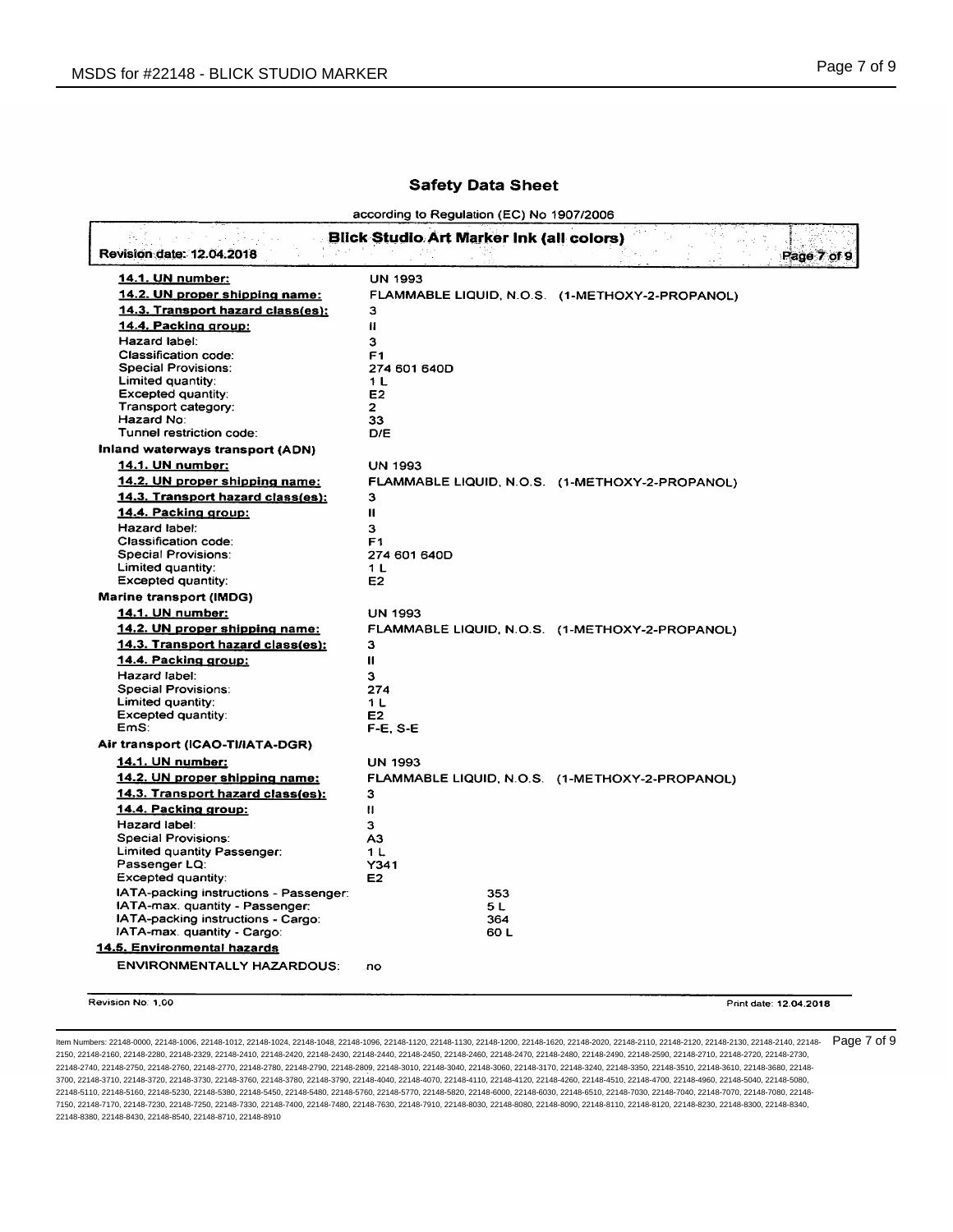|                                                                                                                                                                                                                                                                                                                                                       | according to Regulation (EC) No 1907/2006                                                                            |                  |             |
|-------------------------------------------------------------------------------------------------------------------------------------------------------------------------------------------------------------------------------------------------------------------------------------------------------------------------------------------------------|----------------------------------------------------------------------------------------------------------------------|------------------|-------------|
| <b>Revision date: 12.04.2018</b>                                                                                                                                                                                                                                                                                                                      | <b>Blick Studio Art Marker Ink (all colors)</b>                                                                      |                  | Page 8 of 9 |
| 14.6. Special precautions for user                                                                                                                                                                                                                                                                                                                    |                                                                                                                      |                  |             |
| Warning: Combustible liquid.<br>14.7. Transport in bulk according to Annex II of Marpol and the IBC Code                                                                                                                                                                                                                                              |                                                                                                                      |                  |             |
| not applicable                                                                                                                                                                                                                                                                                                                                        |                                                                                                                      |                  |             |
| <b>SECTION 15: Regulatory information</b>                                                                                                                                                                                                                                                                                                             |                                                                                                                      |                  |             |
| 15.1. Safety, health and environmental regulations/legislation specific for the substance or mixture                                                                                                                                                                                                                                                  |                                                                                                                      |                  |             |
| <b>EU</b> regulatory information                                                                                                                                                                                                                                                                                                                      |                                                                                                                      |                  |             |
| Restrictions on use (REACH, annex XVII):                                                                                                                                                                                                                                                                                                              |                                                                                                                      |                  |             |
| Entry 30a: 2-methoxypropanol                                                                                                                                                                                                                                                                                                                          | 75,174 % (751,738 g/l)                                                                                               |                  |             |
| 2010/75/EU (VOC):<br>2004/42/EC (VOC):                                                                                                                                                                                                                                                                                                                | 75,174 % (751,738 g/l)                                                                                               |                  |             |
| National regulatory information                                                                                                                                                                                                                                                                                                                       |                                                                                                                      |                  |             |
| <b>Employment restrictions:</b>                                                                                                                                                                                                                                                                                                                       | Observe restrictions to employment for juvenils according to the 'juvenile work<br>protection guideline' (94/33/EC). |                  |             |
| Water contaminating class (D):                                                                                                                                                                                                                                                                                                                        | 1 - slightly water contaminating                                                                                     |                  |             |
| 15.2. Chemical safety assessment                                                                                                                                                                                                                                                                                                                      |                                                                                                                      |                  |             |
| Chemical safety assessments for substances in this mixture were not carried out.                                                                                                                                                                                                                                                                      |                                                                                                                      |                  |             |
|                                                                                                                                                                                                                                                                                                                                                       |                                                                                                                      |                  |             |
| <b>SECTION 16: Other information</b><br>Abbreviations and acronyms<br>ADR: Accord européen sur le transport des marchandises dangereuses par Route<br>(European Agreement concerning the International Carriage of Dangerous Goods by Road)<br>IMDG: International Maritime Code for Dangerous Goods<br>IATA: International Air Transport Association |                                                                                                                      | ÷,               |             |
| GHS: Globally Harmonized System of Classification and Labelling of Chemicals<br>EINECS: European Inventory of Existing Commercial Chemical Substances<br><b>ELINCS: European List of Notified Chemical Substances</b><br><b>CAS: Chemical Abstracts Service</b><br>LC50: Lethal concentration, 50%                                                    |                                                                                                                      |                  |             |
| LD50: Lethal dose, 50%                                                                                                                                                                                                                                                                                                                                |                                                                                                                      |                  |             |
| Classification for mixtures and used evaluation method according to Regulation (EC) No. 1272/2008 [CLP]                                                                                                                                                                                                                                               |                                                                                                                      |                  |             |
| Classification                                                                                                                                                                                                                                                                                                                                        | <b>Classification procedure</b>                                                                                      | $\ddot{\bullet}$ |             |
| Flam. Liq. 2; H225                                                                                                                                                                                                                                                                                                                                    | On basis of test data                                                                                                |                  |             |
| Eye Irrit. 2; H319<br>STOT SE 3; H336                                                                                                                                                                                                                                                                                                                 | Calculation method<br>Calculation method                                                                             |                  |             |
| Relevant H and EUH statements (number and full text)<br>Highly flammable liquid and vapour.<br>Flammable liquid and vapour.<br>Causes skin irritation.<br>Causes serious eye damage.<br>Causes serious eye irritation.<br>May cause respiratory irritation.<br>May cause drowsiness or dizziness.<br>May damage the unborn child.                     |                                                                                                                      |                  |             |
| <b>Further Information</b><br>The information is based on present level of our knowledge. It does not, however, give assurances of product<br>properties and establishes no contract legal rights. The receiver of our product is singulary responsible for adhering<br>to existing laws and regulations.                                             |                                                                                                                      |                  |             |

2150, 22148-2160, 22148-2280, 22148-2329, 22148-2410, 22148-2420, 22148-2430, 22148-2440, 22148-2450, 22148-2460, 22148-2470, 22148-2480, 22148-2490, 22148-2590, 22148-2710, 22148-2720, 22148-2730, 22148-2740, 22148-2750, 22148-2760, 22148-2770, 22148-2780, 22148-2790, 22148-2809, 22148-3010, 22148-3040, 22148-3060, 22148-3170, 22148-3240, 22148-3350, 22148-3510, 22148-3610, 22148-3680, 22148- 3700, 22148-3710, 22148-3720, 22148-3730, 22148-3760, 22148-3780, 22148-3790, 22148-4040, 22148-4070, 22148-4110, 22148-4120, 22148-4260, 22148-4510, 22148-4700, 22148-4960, 22148-5040, 22148-5080, 22148-5110, 22148-5160, 22148-5230, 22148-5380, 22148-5450, 22148-5480, 22148-5760, 22148-5770, 22148-5820, 22148-6000, 22148-6030, 22148-6510, 22148-7030, 22148-7040, 22148-7070, 22148-7080, 22148- 7150, 22148-7170, 22148-7230, 22148-7250, 22148-7330, 22148-7400, 22148-7480, 22148-7630, 22148-7910, 22148-8030, 22148-8080, 22148-8090, 22148-8110, 22148-8120, 22148-8230, 22148-8300, 22148-8340, 22148-8380, 22148-8430, 22148-8540, 22148-8710, 22148-8910